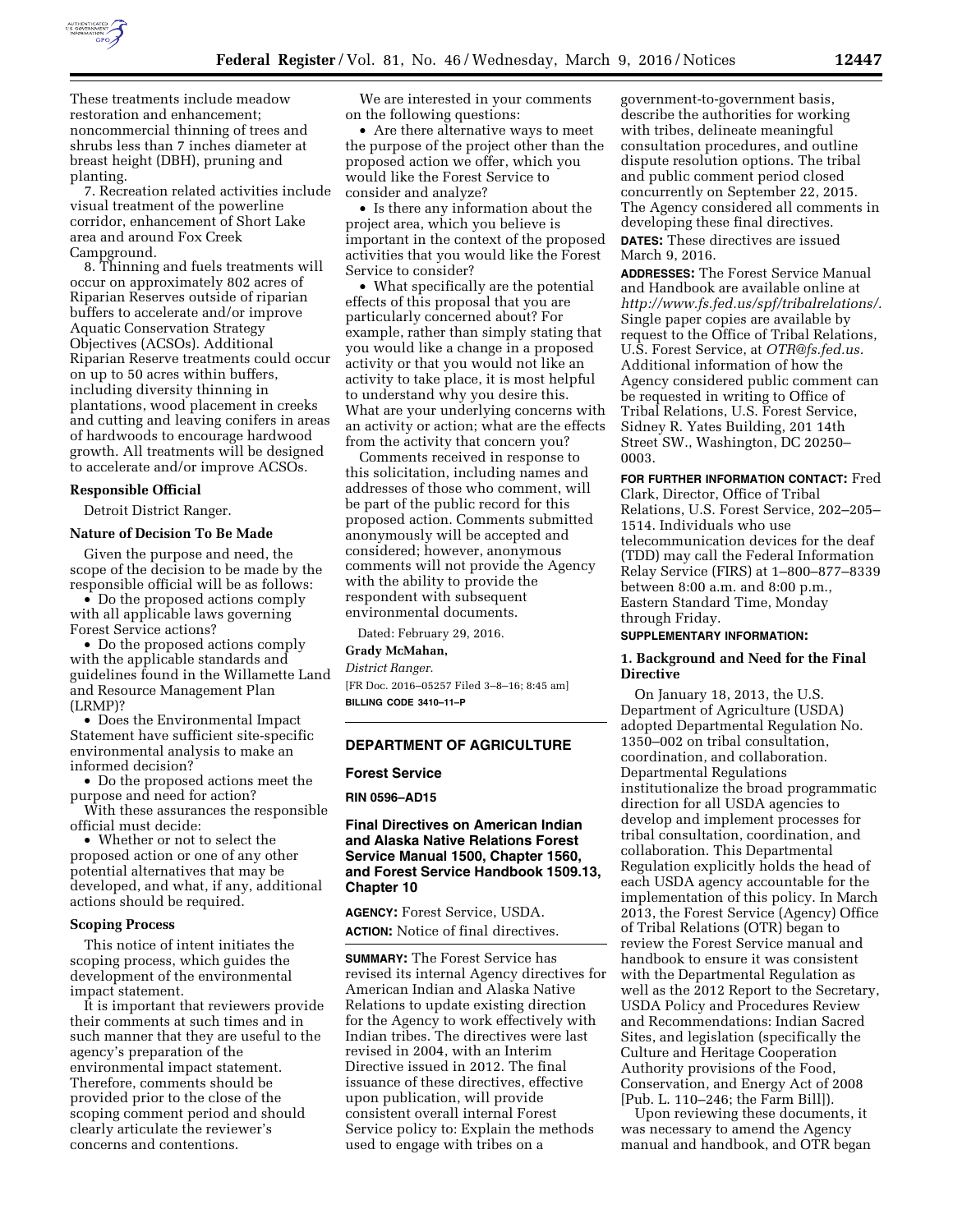to draft proposed directives which included tribal implications as defined by Executive Order 13175, ''Consultation and Coordination with Indian Tribal Governments.'' OTR began an initial 120-day consultation with tribes on June 6, 2013, but extended the consultation period for almost two years to thoroughly discuss the proposed directives in various locations throughout the U.S. On July 24, 2015, the Forest Service published the notice of proposed directives and request for comment (80 FR 44019), and the comment period ended on September 22, 2015.

#### **2. Content of Final Directives**

The following is an overview of the content of the directives.

## *a. Forest Service Manual 1560*

*1563—Tribal Relations.* This Forest Service Manual section outlines the Forest Service Tribal Relations policy generally. It sets forth direction beyond consultation to include coordination and collaboration, recognizing the value of collaboration. The section encourages engagement with Alaska Native Corporations, non-federally recognized tribes, Native Hawaiians, along with American Indian and Alaska Native individuals, communities, intertribal organizations, enterprises, and institutions.

*1563.01—Authorities.* This section provides information on Constitutional Articles corresponding to Indian tribes, statutes (*e.g.,* Tribal Forest Protection Act of 2004 [25 U.S.C. 3115a]), executive orders, policies, Indian treaty rights, and provides context for the Federal trust responsibility to tribes.

*1563.02—Objectives.* This section expands the objectives of the Forest Service in meeting its trust responsibility and adds support for the UN Declaration on the Rights of Indigenous Peoples.

*1563.03—Policy.* This section expands Agency policy to consult with tribes in a meaningful way, document all consultation processes, and keep confidential any information that is tribally sensitive or proprietary.

*1563.04—Responsibilities.* This section outlines the responsibilities in fulfilling the trust responsibility and consultation mandate to the following Agency personnel: Chief, Deputy Chiefs, Director of the Washington Office of Tribal Relations, Regional Tribal Relations Program Managers, Forest/ Grasslands Supervisors, District Rangers, and all Tribal Liaisons within the Forest/Grassland, Research and Development, and State and Private Forestry divisions.

*1563.05—Definitions.* This section provides definitions of the terms commonly used to describe the Federal-Tribal relationship.

*1563.10—Consultation with Indian Tribes and Alaska Native Corporations.*  This section outlines the steps in the consultation process generally, including subsections outlining the roles for consulting officials, associated timelines, evaluations, and additional considerations.

*1563.2—Dispute Resolution.* This section expands on dispute resolution and appeal procedures for Indian tribes.

*1563.3—Reburial of American Indian and Alaska Native Ancestral Remains and Cultural Items.* This section expands guidance on repatriation and reburials, including general considerations as well as reviews.

*1563.4—Closures for Traditional and Cultural Purposes.* This section describes closures for temporary and cultural purposes per 25 U.S.C. 32A § 3054.

*1563.6—Prohibition on Disclosure.*  This section covers prohibition against disclosure per 25 U.S.C. 32A § 3056.

*1563.7—Information and Technology Sharing.* This section describes working with tribes to incorporate traditional ecological knowledge as well as traditional tribal practices and locations that should be considered in Forest Service land management planning and research activities.

*1563.8—References.* This section elaborates in the authorities identified in section 1563.01.

#### *b. Forest Service Handbook 1509.13*

*10.01—Authorities.* This section includes statutes, Executive Orders, and regulations that govern Federal agencies' relationship with tribes.

*11—Consultation with Tribes.* This section expands on consultation roles and responsibilities, timelines, consultation process, and monitoring and evaluation processes for compliance monitoring.

*12—Compensation.* This section includes funding authorities for compensation for consultation, historic preservation.

*13—Training.* This section includes suggestions for mandated training on sacred sites and related core competencies.

*14—Exhibits.* This section references additional authorities for management of Indian sacred sites.

#### **3. Public Comments**

The Agency received only 15 comments on the proposed directives. However, because of strong outreach, coordination, and consultation

conducted with tribal partners by OTR in the development of these directives, the Agency did not anticipate receiving many comments. The comments were generally supportive of these directives, and most were from tribes or tribal offices that interact with the Forest Service in a fairly routine manner. The following is a breakdown of the comments provided about the directives and the Agency's response to those comments.

#### *FSM 1563*

# Categorization of the Manual Title

Several comments stated that the emphasis should be on the governmentto-government relationship because a federal-tribal relationship is not ''External Affairs,'' but instead ''Internal Affairs'' and believe these directives are mislabeled within this category heading.

After considering this request, the Agency took no action. The reason Forest Service Manual 1500, Chapter 1560, Section 1563 is listed under the heading ''External Affairs'' is because it involves a party that is not officially employed by the US Forest Service. Many other relationships with organizations outside of the Agency are described within Manual 1500, such as counties and local agencies, which are under Section 1562. The heading is not intended to minimize the governmentto-governmental relationship Federal agencies have with Indian tribes; rather, in this context, when a Forest Service employee engages with any person or organization that is not an employee of the US Forest Service (*i.e.,* an internal party), it is external to the Agency.

#### Federal Trust Responsibility

Several comments stated that although various individuals, communities, intertribal organization, enterprises, or education institutions may publicly identify as ''tribal,'' it is important to note that these groups do not have the same legal status or rights as federally recognized tribes (*i.e.,*  Federal trust responsibilities).

The Agency agrees and has modified the text accordingly. Forest Service Handbook Section 1509.13, Chapter 10 reads: ''The rights of tribal governments and their officials are not the same, nor should they be treated the same as the general public.'' This language was inserted into Manual 1500, Chapter 1560 for consistency. Moreover, the trust responsibility is discussed at length in two separate sections in the FSM 1560—the language has been slightly amended to ensure consistency throughout the document.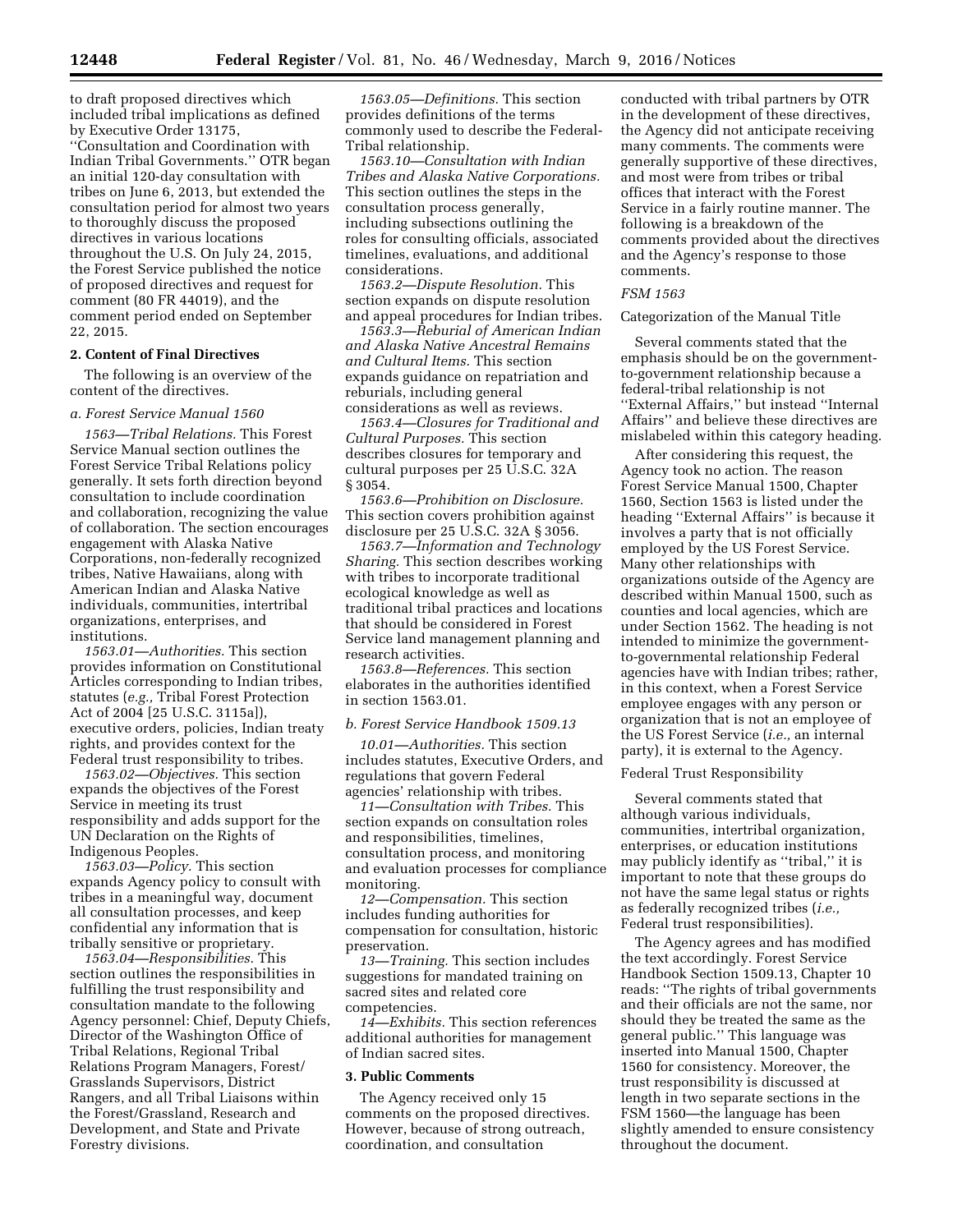Several respondents also noted the relationship between treaties reserved rights and how they correlate under the trust responsibility. Commenters want the Forest Service to understand how tribes regulate their members' exercise of such rights, rights that are reaffirmed individually through unique statutory references (*e.g.,* individual tribal treaty) as well as off-reservation treaty rights, separate reservation homelands, and other reserved rights.

After considering these comments, the Agency did not take any specific action. The directives explain the basis for treaty rights, how tribes continue to exercise such rights today, and the trust responsibilities the Agency holds. These directives were specifically written for Forest Service employees to understand the broad applicability and expansive nature of the Federal trust responsibility as well as the more specific obligations under reserved treaty rights. Using general descriptions encourages a flexible interpretation of legal responsibilities and encourages building strong relationships with individual Indian tribes, in the context of that tribe's treaty status.

#### Federal Status of Tribes

Several comments identified that the authority to work with federally recognized Indian tribes does not address relationships with non-federally recognized tribes who may have a stakeholder interests in the Federal agency actions.

After considering these comments, there is no clear legal standing for the Forest Service to include non-federally recognized tribes, or even other indigenous communities from the US (such as Native Hawaiians), or from foreign territories that border US lands. Executive Order 13175 ''Coordination and Consultation with Indian Tribes'' specifically defines Indian tribes as ''an Indian or Alaska Native tribe, band, nation, pueblo, village, or community that the Secretary of the Interior acknowledges to exist as an Indian tribe pursuant to the Federally Recognized Indian Tribe List of 1994, 25 U.S.C. 479a.'' This is the baseline authority for all Federal agencies to engage and consult with Indian tribes and (through other laws) Alaska Native Corporations. Therefore, it is important to provide a framework within the context of these directives for Forest Service employees to understand how the Agency is legally obligated to engage with tribes affected by the Federal trust responsibility, which is only extended to federally recognized tribes, and with Alaska Native Corporations.

However, the Forest Service strongly supports working with tribes and tribal communities notwithstanding federal acknowledgment. The mechanisms and procedures used to accomplish those interactions and partnerships are those contained in the Agency's overall authorities, rather than in those for Indian tribes and Alaska Native Corporations.

# Native American Graves Protection and Repatriation Act (NAGPRA)

There were a few comments on Alaska Native Corporations (ANCs) having no legal standing as proper authorities for consultation for the purposes of NAGPRA. If a corporation wishes to be a party to a NAGPRA consultation, they should have express written consent from the tribe that clearly identifies the corporation is acting as their agent.

The Agency agrees and has modified the text accordingly. The following language has been inserted: ''Alaska Native Corporations (ANCs) do not have legal authority to consult for NAGRPA purposes; however, if an Alaska tribe expressly gives consent in writing that an ANC is acting as their authorizing agent in a NAGPRA consultation, the request should be considered.''

# UN Declaration on the Rights of Indigenous Peoples (UNDRIP)

One comment suggests that Article 19 should be included because ''consent'' is an important term to incorporate for tribes to enter into any sort of relationship with a Federal entity.

After much consideration, the Agency agrees and has modified the text accordingly. The US endorsed the UNDRIP in 2010. Simply, Article 19 calls on governments to secure the consent of indigenous peoples on matters of general public policy. The US Department of State has yet to issue guidance on the meaning and implications of consent in this context, and the Agency therefore considers the UNDRIP as an ideal the Federal Government should strive toward in its dealings with indigenous peoples and as an important international perspective.

# Role of Coordination and Collaboration

Several commenters noted there was no definition of collaboration in the directives and if collaboration is to serve a purpose in support of consultation, it should be clearly defined in the definitions section. It should also be made clear that collaboration is not the primary way the Forest Service intends to meets its trust responsibilities with tribes nor is coordination ever to be done in lieu of consultation.

The Agency agrees and has modified the text accordingly. The Forest Service has included the definition of collaboration published in the USDA Departmental Regulation on Tribal Consultation, Coordination, and Collaboration (DR1350–002: January 18, 2013) to maintain consistency across Agency guidance documents. Further, in Section 1563.03.e, language was inserted that reads: ''To be clear, coordination and collaboration with tribes are key to building long-term, meaningful relationships and should be viewed as a component of daily operations; however, tribal coordination and collaboration efforts do not supersede or substitute tribal consultation on a specific topic.''

## *FSH 1509.13, Chapter 10*

#### Treaty Rights

Several people commented on FSH1509.13, Section 13.3, Core Competencies, subsection (1)(e) which is titled Legal Context. In working with Indian tribes, there is nothing mentioned regarding unratified treaties or unextinguished land titles, and these should be specifically identified in this section.

After considering these comments, the Agency agrees and has clarified and modified the text accordingly. The FSH is specifically written for Forest Service employees to understand the broad applicability and see the expansive nature of the federal trust responsibility and treaty obligations. Using general descriptions encourages a flexible interpretation of legal responsibilities and encourages building strong relationships with individual Indian tribes, while keeping their land title and treaty status in mind. The topics of unratified treaties and unextinguished land titles (and the additional topic of unsettled land claims) are now included in the section on Core Competencies.

## Sacred Sites

Many comments suggested that the Forest Service should request sacred sites trainings be hosted by tribes and include tribal staff in the development of internal Forest Service trainings. The Agency reviewed the language and concluded this request was included that in the proposed directives. Federal agencies often lack the framework to contextualize tribal knowledge systems. However, Tribal staff and other Native people can often more clearly identify and accurately assess sacred sites issues. Language in section 13.2 states that Forest Service employees should ''Invite AI/AN people to assist in developing and delivering core curricula.'' Further,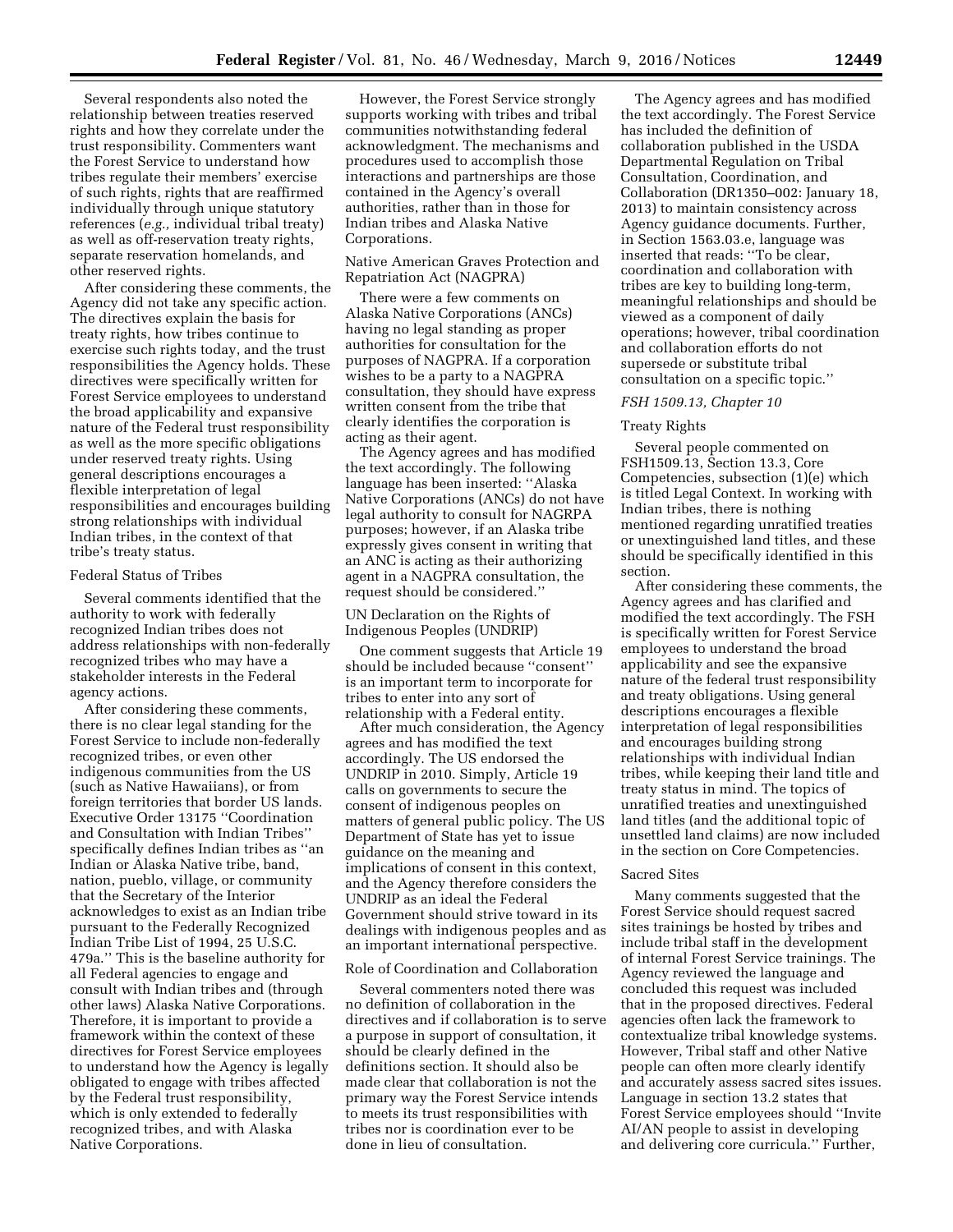Forest Service units are instructed to ''reach out to local Indian tribes to ask for their assistance in both developing and delivering training to Forest Service employees'' and to ''coordinate with local Tribes when sponsoring Forest Service workshops and training to include tribal perspectives.'' These aspects are incorporated directly from the 2012 Sacred Sites Report.

## **4. Regulatory Certifications**

#### *Environmental Impact*

This final directive revises national Forest Service policy to update existing direction for the Agency to effectively work together with Indian tribes. Forest Service regulations at 36 CFR 220.6(d)(2) exclude from documentation in an environmental assessment or environmental impact statement ''rules, regulations, or policies to establish Service-wide administrative procedures, program processes, or instructions.'' The Agency has concluded that this final directive falls within this category of actions and that no extraordinary circumstances exist which would require preparation of an environmental assessment or environmental impact statement.

### *Regulatory Impact*

Executive Order (E.O.) 12866 provides that the Office of Information and Regulatory Affairs (OIRA) at the Office of Management and Budget (OMB) will review all significant regulatory actions. OIRA has determined that this final policy action is not significant.

E.O. 13563 reaffirms the principles of E.O. 12866 while calling for improvements in the nation's regulatory system to promote predictability, to reduce uncertainty, and to use the best, most innovated, and least burdensome tools for achieving regulatory ends. The E.O. directs agencies to consider regulatory approaches that reduce burdens and maintain flexibility and freedom of choice for the public where these approaches are relevant, feasible, and consistent with regulatory objectives. E.O. 13563 emphasizes further that regulations must be based on the best available science and that the rulemaking process must allow for public participation and an open exchange of ideas. We have developed these directives in a manner consistent with these requirements.

## *Regulatory Flexibility Act*

The Agency certifies that these directives will not have a significant economic effect on a substantial number of small entities under the Regulatory Flexibility Act (5 U.S.C. 601 et. seq.).

These directives will not impose recordkeeping requirements on small entities; they will not affect their competitive position in relation to large entities; and they will not affect their cash flow, liquidity, or ability to remain in the market.

# *Small Business Regulatory Enforcement Fairness Act*

These directives are not considered major under 5 U.S.C. 804(2), the Small Business Regulatory Enforcement Fairness Act. They will not result in the expenditure by State, local, or tribal governments, in the aggregate, or by the private sector of \$100 million or more in any one year. The directives' requirements will not result in a major increase in costs or prices for consumers, individual industries, Federal, State, or local government agencies, or geographic regions. Nor will these directives have significant adverse effects on competition, employment, investment, productivity, innovation, or the ability of U.S.-based enterprises to compete with foreign-based enterprises because the rule is limited to consultation with federally acknowledged Indian tribes.

#### *Unfunded Mandates Reform Act*

The directives do not impose an unfunded mandate on State, local, or tribal governments or the private sector of more than \$100 Million per year. The dirctives do not have a significant or unique effect on State, local, or tribal governments or the private sector. A statement containing the information required by the Unfunded Mandates Reform Act (2 U.S.C. 1531 *et seq.*) is not required.

## *No Takings Implications (E.O. 12630)*

Under the criteria in Executive Order 12630, these directives do not affect individual property rights protected by the Fifth Amendment nor do they involve a compensable ''taking.'' A takings implication assessment is therefore not required.

#### *Federalism (E.O. 13132)*

Under the criteria in Executive Order 13132, this document has no substantial direct effect on the States, on the relationship between the national government and the States, or on the distribution of power and responsibilities among the various levels of government.

### *Civil Justice Reform (E.O. 12988)*

These directives comply with the requirements of Executive Order 12988. Specifically, these directives were reviewed to eliminate efforts and

ambiguity and written to minimize litigation; and are written in clear language and contains clear legal standards.

# *Consultation With Indian Tribes (E.O. 13175)*

In accordance with the President's memorandum of April 29, 1994, ''Government-to-Government Relations with Native American Tribal Governments,'' 59 FR 22951 (May 4, 1994), supplemented by Executive Order 13175, Consultation and Coordination with Indian Tribal Governments, 65 FR 67249 (Nov. 6, 2000), the Agency assessed these directives to have tribal implications as defined in E.O. 13175. The 120-day consultation with Indian tribes and Alaska Native Corporations was conducted from June 6, 2013, to October 6, 2013, as required, and was further extended over a nearly two-year period.

Because of strong outreach, coordination, and consultation conducted with tribal partners in the development of these directives, the Agency received only 15 comments. The comments were generally supportive of these directives, and most were from tribes or tribal offices that interact with the Forest Service in a fairly routine manner. Additional outreach to Indian tribes and intertribal organizations will convey the availability of the final directives.

### *Paperwork Reduction Act*

These final directives do not contain any recordkeeping or reporting requirements or other information collection requirements as defined in 5 CFR part 1320 that are not already required by law or not already approved for use. Accordingly, the review provisions of the Paperwork Reduction Act of 1995 (44 U.S.C. 3501 *et seq.*) and its implementing regulations at 5 CFR part 1320 do not apply.

## *National Environmental Policy Act*

These directives do not constitute a major Federal action significantly affecting the quality of the human environment because it is of an administrative, technical, and procedural nature. See 43 CFR 46.210(i). No extraordinary circumstances exist that would require greater review under the National Environmental Policy Act.

# *Effects on the Energy Supply (E.O. 13211)*

This final policy action is not a significant energy action under the definition in Executive Order 13211. A Statement of Energy Effects is not required.